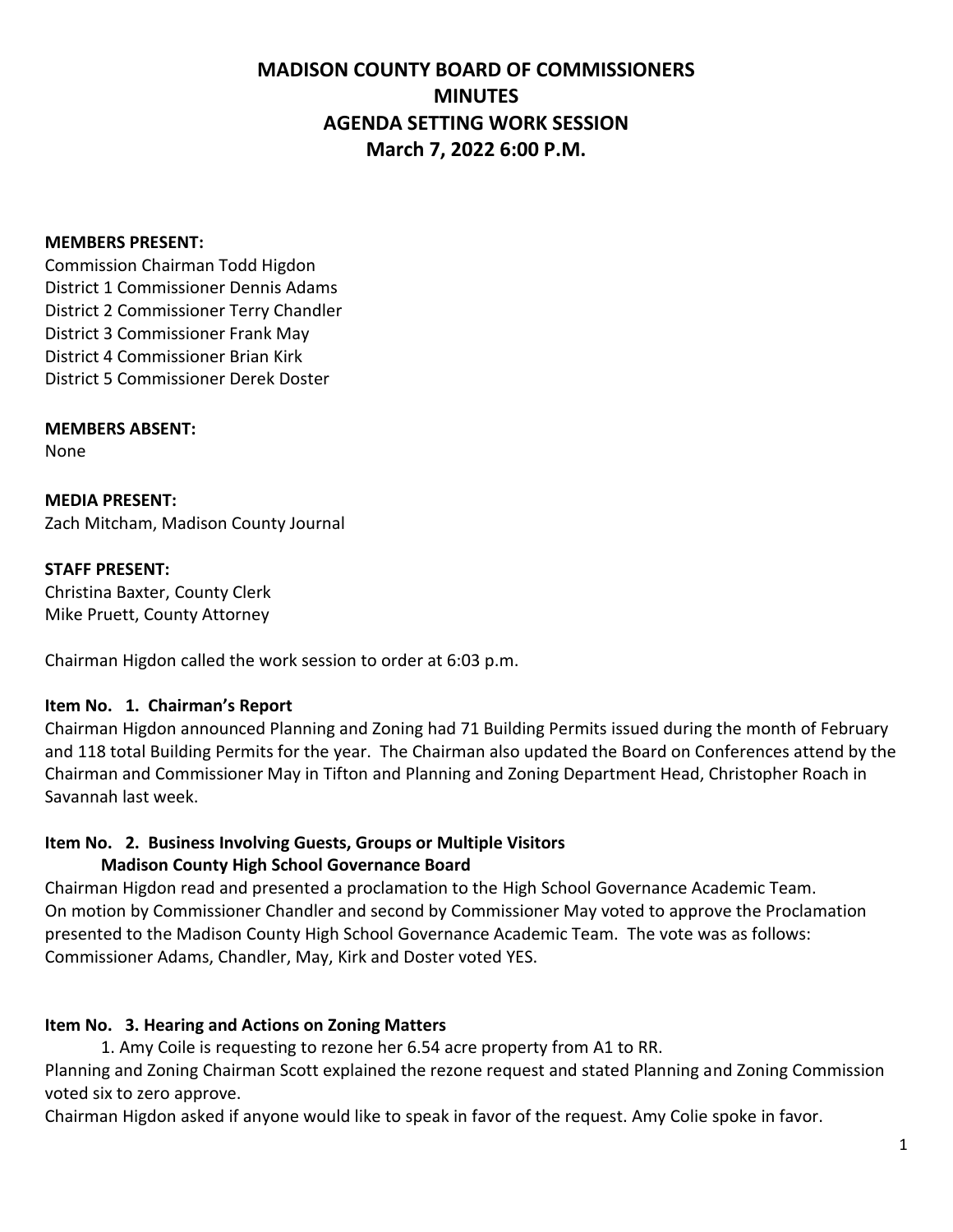# **MADISON COUNTY BOARD OF COMMISSIONERS MINUTES AGENDA SETTING WORK SESSION March 7, 2022 6:00 P.M.**

Chairman Higdon asked if anyone would like to speak in opposition of the request. No one came forward.

On motion be Commissioner May and second by Commissioner Chandler to approve the rezone request. The vote was as follows: Commissioner Adams, Chandler, May, Kirk and Doster voted to YES to approve.

Item No. 2 and 3 were taken as on vote.

- 2. Daniel Hardigree with Triple M Land Holding, LLC is requesting to rezone his 9.3 acre property from A1 to RR.
- 3. Daniel Hardigree with Triple M Land Holdings, LLC is requesting to rezone his 5.88 acre property from A1 to RR

Planning and Zoning Chairman Scott explained the rezone request and stated the Planning and Zoning Commission voted five to one to approve with conditions.

Commissioner Doster called a point of order due to the lack of the Board being provide the most current information. County Clerk, Christina Baxter retrieved the current information from the Zoning Administrator, Tracy Patrick and provided copies to the Board.

The 9.3 acre lot is now being divide into 3 lots; one with the pre-existing home and two new homes. The 5.88 acre lot is now being divided into two lots for two new homes.

Chairman Higdon asked if anyone would like to speak in favor of the request. Daniel Hardigree and Neal Miller spoke in favor of the request.

Chairman Higdon asked if anyone would like to speak in opposition of the request. No one came forward.

After Board discussion Mr. Hardigree agreed to build four new homes in addition to the pre-existing home for a total of five homes. Commissioner Chandler asked Mr. Hardigree to have a shared driveway agreement for the two new homes being built on the 9.3 acre parcel.

On motion by Commissioner Kirk and second by Commissioner Chandler to approve the rezone requests with the conditions of a tree buffer between tract one of the 5.88 acre parcel and Mr. Miller's property planted on the property line, a 30 foot wide driveway, a 60 foot right-of-way and a 60 foot turn around on the tract 9.3 acre lot.

4. Danh Nguyen with Teresa Invest Land, LLC is requesting to rezone his 178.31 acre property from A2 to A1. Planning and Zoning Chairman Scott explained the rezone request and stated the Planning and Zoning Commission voted five to one to deny.

Chairman Higdon advised the Board and the public Mr. Nguyen withdrew his rezone application on March 3<sup>rd</sup>.

Commissioner Chandler made a motion to refund Mr. Nguyen his rezone application fee. This motion was second by Commissioner Adams. The vote was as follows: Commissioner Adams, Chandler, May, Kirk and Doster voted YES.